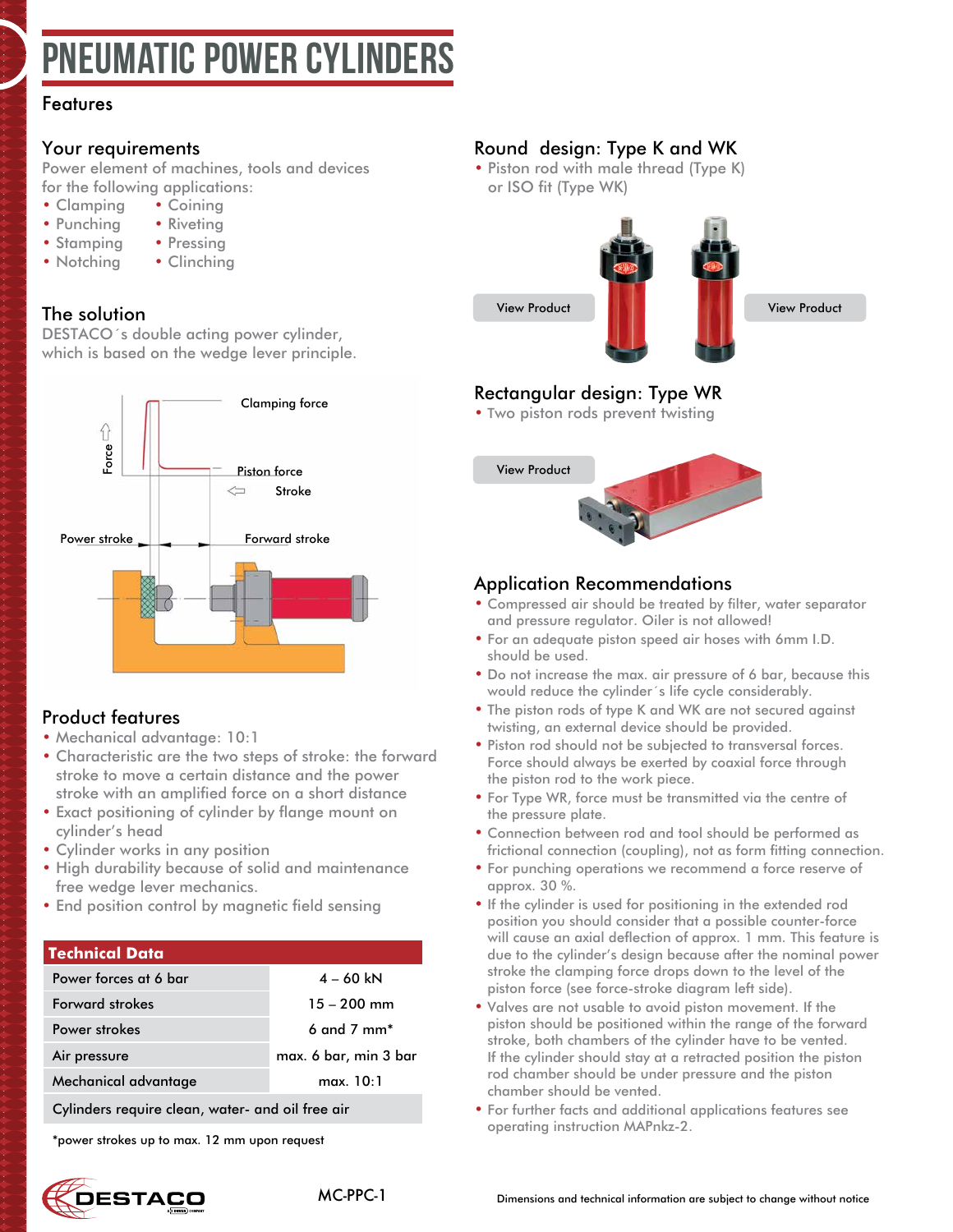# PNEUMATIC POWER CYLINDERS

Gleiche Kraft wie ein konventioneller Pneumatikzy-

# Paneumatika<br>Paneumatika<br>Paneumatika Functions



**Grundstellung** Basic position







Forward stroke

Beginning of mechanical force amplification. Power stroke Mechanical advantage max. 10:1

Piston force is identical to the force of a common

pneumatic cylinder with adequate piston diameter

#### Return stroke

Der Rückhub kann in jeder beliebigen Kolbenstel-The return stroke can be initiated in any position of piston. The force during return stroke is approx. half<br>of niston force of piston force.

### Forces



Return stroke force: half of piston force

### Force within forward stroke Clamping force within power stroke

Magnetfeldabfragung



Dimensions and technical information are subject to change without notice

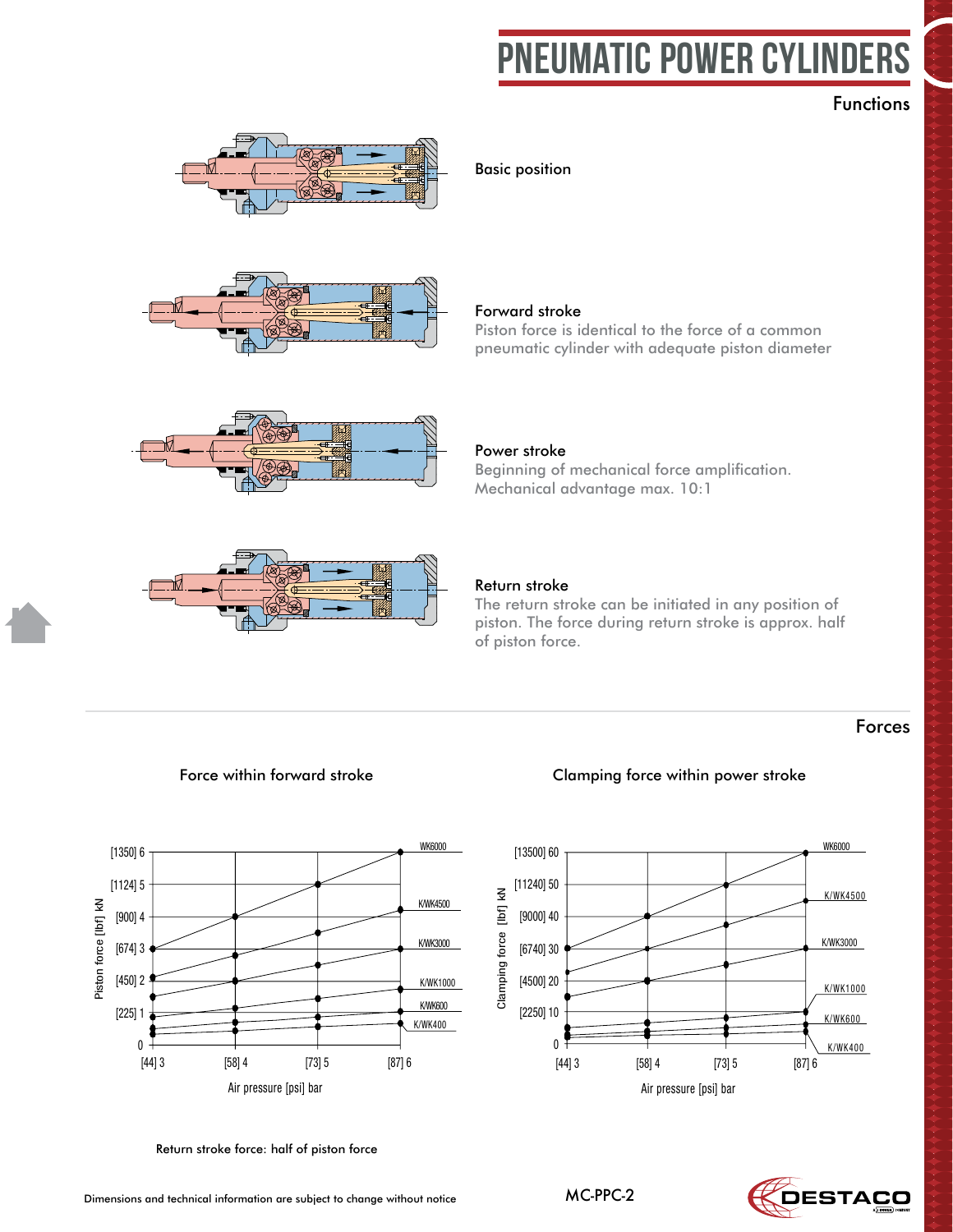# <span id="page-2-0"></span>type K Series

# Pneumatic Power Cylinders | Product Overview | Technical Information



#### • Piston rod with male thread Note:

Operating pressure max. 6 bar [87psi], min 3 bar [44psi]. Use only clean, water- and oilfree compressed air. Piston rod is not secured against twisting and should not be loaded transversal. See page MC-PPC-2 for more information.

| <b>Model</b>  | Piston<br>force within<br>forward stroke<br>at 6 bar<br>kN [lbf] | Forward<br>stroke<br>mm<br>[in] | Clamping<br>force within<br>power stroke<br>at 6 bar<br>kN [lbf] | Power<br>stroke<br>mm<br>$[$ in] | Piston<br>dia.<br>mm<br>$[$ in] | Air<br>consumption<br>per double<br>stroke at 6 bar<br>dm <sup>3</sup> [ft <sup>3</sup> ] | Stroke<br>frequency<br>depending<br>on total stroke<br>$[min^{-1}]$ | Temperature<br>range<br>°C<br>[°F] | Weight<br>Kg [lbs] |
|---------------|------------------------------------------------------------------|---------------------------------|------------------------------------------------------------------|----------------------------------|---------------------------------|-------------------------------------------------------------------------------------------|---------------------------------------------------------------------|------------------------------------|--------------------|
| K400-15-6-1   |                                                                  | 15 [0.59]                       |                                                                  |                                  |                                 | 0,71 [0.025]                                                                              |                                                                     |                                    | 1,20 [2.6]         |
| K400-30-6-1   |                                                                  | 30 [1.18]                       |                                                                  |                                  |                                 | 0,89 [0.031]                                                                              |                                                                     |                                    | 1,25 [2.8]         |
| K400-50-6-1   | 0,68<br>[153]                                                    | 50 [1.97]                       |                                                                  | 6                                | 40                              | 1,14 [0.040]                                                                              | 5 to 30                                                             | $-5$ to $+75$                      | 1,30 [2.9]         |
| K400-70-6-1   |                                                                  | 70 [2.76]                       | [900lbf]                                                         | [0.24]                           | [1.75]                          | 1,38 [0.049]                                                                              |                                                                     | [23 to 167]                        | 1,35 [3.0]         |
| K400-120-6-1  |                                                                  | 120 [4.72]                      |                                                                  |                                  |                                 | 1,98 [0.070]                                                                              |                                                                     |                                    | $1,50$ [3.3]       |
| K400-200-6-1  |                                                                  | 200 [7.87]                      |                                                                  |                                  |                                 | 2,94 [0.104]                                                                              |                                                                     |                                    | $1,70$ [3.7]       |
| K600-15-6-1   |                                                                  | 15 [0.59]                       |                                                                  |                                  |                                 | 1,34 [0.047]                                                                              |                                                                     |                                    | 2,05 [4.5]         |
| K600-30-6-1   |                                                                  | 30 [1.18]                       |                                                                  |                                  |                                 | 1,65 [0.058]                                                                              |                                                                     |                                    | $2,15$ [4.7]       |
| K600-50-6-1   | 1,06                                                             | 50 [1.97]                       | 6                                                                | 6<br>[0.24]                      | 50                              | 2,06 [0.073]                                                                              | 5 to 30                                                             | $-5$ to $+75$                      | 2,30 [5.1]         |
| K600-70-6-1   | [238]                                                            | 70 [2.76]                       | [1350lbf]                                                        |                                  | [1.97]                          | 2,47 [0.087]                                                                              |                                                                     | [23 to 167]                        | 2,40 [5.3]         |
| K600-120-6-1  |                                                                  | 120 [4.72]                      |                                                                  |                                  |                                 | 3,50 [0.124]                                                                              |                                                                     |                                    | 2,70 [6.0]         |
| K600-200-6-1  |                                                                  | 200 [7.87]                      |                                                                  |                                  |                                 | 5,15 [0.182]                                                                              |                                                                     |                                    | $3,20$ [7.1]       |
| K1000-15-7-1  |                                                                  | 15 [0.59]                       |                                                                  |                                  |                                 | 2,20 [0.078]                                                                              |                                                                     |                                    | 3,60 [7.9]         |
| K1000-30-7-1  |                                                                  | 2,66 [0.094]<br>30 [1.18]       |                                                                  |                                  | 3,80 [8.4]                      |                                                                                           |                                                                     |                                    |                    |
| K1000-50-7-1  | 1,75                                                             | 50 [1.97]                       | 10                                                               | $7*$                             | 63                              | 3,26 [0.115]                                                                              | 5 to 30                                                             | $-5$ to $+75$                      | 4,10 [9.0]         |
| K1000-70-7-1  | [393]                                                            | 70 [2.76]                       | [2250]                                                           | [0.27]                           | [2.48]                          | 3,85 [0.136]                                                                              |                                                                     | [23 to 167]                        | 4,40 [9.7]         |
| K1000-120-7-1 |                                                                  | 120 [4.72]                      |                                                                  |                                  |                                 | 5,35 [0.189]                                                                              |                                                                     |                                    | 5,20 [11.5]        |
| K1000-200-7-1 |                                                                  | 200 [7.87]                      |                                                                  |                                  |                                 | 7,74 [0.273]                                                                              |                                                                     |                                    | $6,40$ [14.1]      |
| K3000-15-6-1  |                                                                  | 15 [0.59]                       |                                                                  |                                  |                                 | 4,48 [0.158]                                                                              |                                                                     |                                    | 11,80 [26.0]       |
| K3000-30-6-1  |                                                                  | 30 [1.18]                       |                                                                  |                                  |                                 | 5,20 [0.184]                                                                              |                                                                     |                                    | 12,50 [27.6]       |
| K3000-50-6-1  | 3                                                                | 50 [1.97]                       | 30                                                               | $6*$                             | 85                              | 6,17 [0.218]                                                                              | 5 to 25                                                             | $-5$ to $+75$                      | 13,40 [29.5]       |
| K3000-70-6-1  | [674]                                                            | 70 [2.76]                       | [6700lbf]                                                        | [0.24]                           | [3.35]                          | 7,13 [0.252]                                                                              |                                                                     | [23 to 167]                        | 14,30 [31.5]       |
| K3000-120-6-1 |                                                                  | 120 [4.72]                      |                                                                  |                                  |                                 | 9,54 [0.337]                                                                              |                                                                     |                                    | 16,60 [36.6]       |
| K3000-200-6-1 |                                                                  | 200 [7.87]                      |                                                                  |                                  |                                 | 13,40 [0.473]                                                                             |                                                                     |                                    | 20,20 [44.5]       |
| K4500-15-6-1  |                                                                  | 15 [0.59]                       |                                                                  |                                  |                                 | 6,18 [0.218]                                                                              |                                                                     |                                    | 13,30 [29.3]       |
| K4500-30-6-1  |                                                                  | 30 [1.18]                       |                                                                  |                                  |                                 | 7,17 [0.253]                                                                              |                                                                     |                                    | 14,00 [30.9]       |
| K4500-50-6-1  | 4,2                                                              | 50 [1.97]                       | 45                                                               | 6*                               | 100                             | 8,50 [0.300]                                                                              | 5 to 25                                                             | $-5$ to $+75$                      | 15,00 [33.1]       |
| K4500-70-6-1  | [944]                                                            | 70 [2.76]                       | [10120]                                                          | [0.24]                           | [3.94]                          | 9,83 [0.347]                                                                              |                                                                     | [23 to 167]                        | 15,80 [34.8]       |
| K4500-120-6-1 |                                                                  | 120 [4.72]                      |                                                                  |                                  |                                 | 13,20 [0.466]                                                                             |                                                                     |                                    | 18,10 [39.9]       |
| K4500-200-6-1 |                                                                  | 200 [7.87]                      |                                                                  |                                  |                                 | 18,50 [0.653]                                                                             |                                                                     |                                    | 21,70 [47.8]       |

\* Power strokes up to 12 mm and other forward strokes upon request

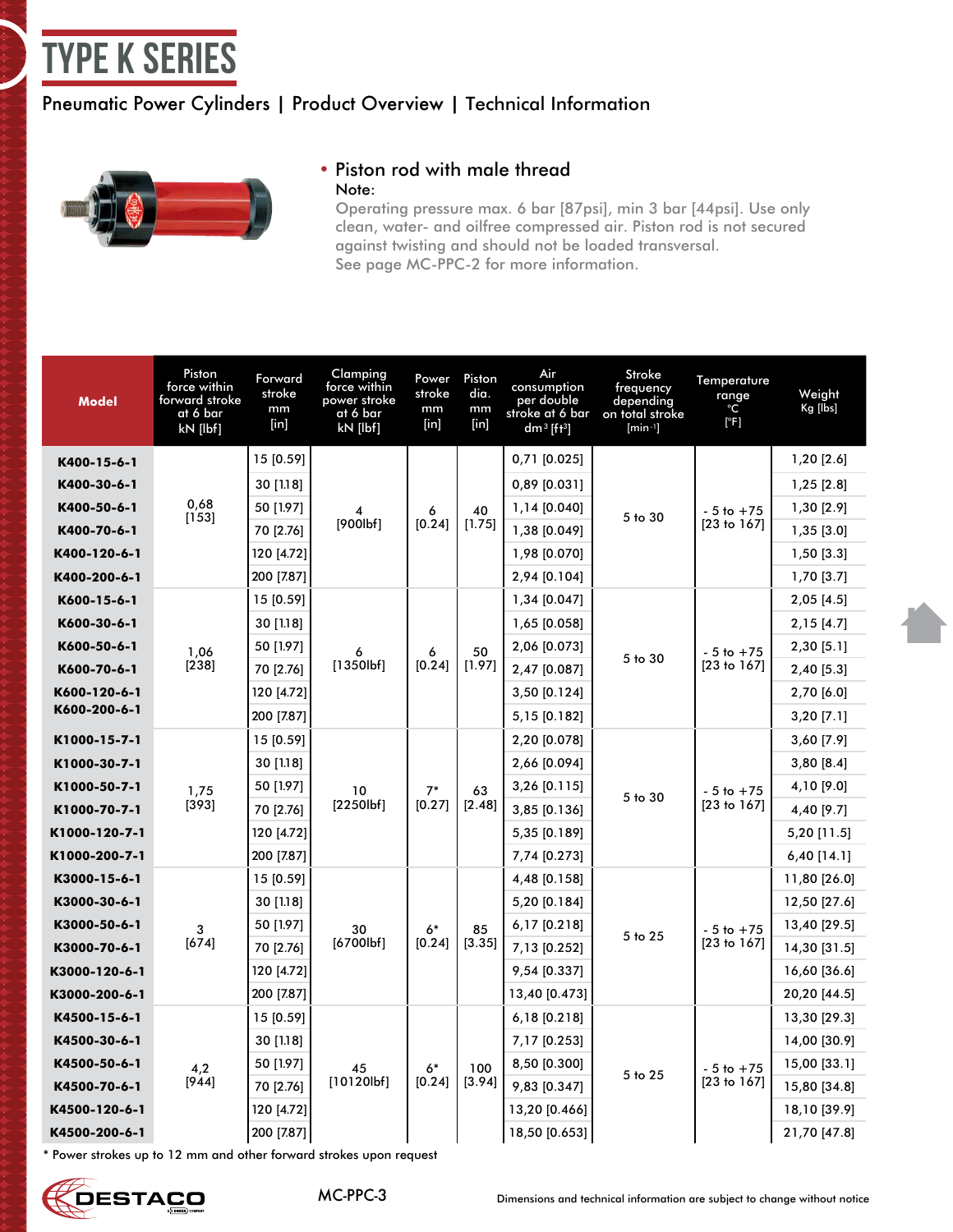# type K Series

Pneumatic Power Cylinders | Technical Information

# **Type K in standard version**



| <b>Model</b>  |                | Dimensions for standard version of type K<br>Differences of dimensions for cylinder with magnet piston rings see chart on page MC-PPC-10 |                |                |         |                |                |       |                  |                  |                                          |       |         |                 |               |           |       |      |
|---------------|----------------|------------------------------------------------------------------------------------------------------------------------------------------|----------------|----------------|---------|----------------|----------------|-------|------------------|------------------|------------------------------------------|-------|---------|-----------------|---------------|-----------|-------|------|
|               | A              | A <sub>1</sub>                                                                                                                           | A <sub>2</sub> | A <sub>3</sub> | $A_4$   | A <sub>5</sub> | A <sub>7</sub> | Ag    |                  |                  | $ØD_1$ $ØD_2$ $ØD_3$ $ØD_4$ $ØD_5$ $M_1$ |       |         |                 | $M_3$         | <b>LK</b> | SW    | G    |
| K400-15-6-1   | 186<br>[7.32]  | 145<br>[5.71]                                                                                                                            |                |                |         |                |                |       |                  |                  |                                          |       |         |                 |               |           |       |      |
| K400-30-6-1   | 201<br>[7.91]  | 160<br>[6.30]                                                                                                                            |                |                |         |                |                |       |                  |                  |                                          |       |         |                 |               |           |       | G1/8 |
| K400-50-6-1   | 221<br>[8.70]  | 180<br>[7.09]                                                                                                                            | 41             | 21             | $12 \,$ | 39             | 10             | 23,5  | 40 <sub>h8</sub> | 25 <sub>h7</sub> | 63                                       | 44    | 49      | M16<br>x 1,5    | M5,<br>10mm   | 54        | 21    |      |
| K400-70-6-1   | 241<br>[9.49]  | 200<br>[7.87]                                                                                                                            | $[1.6]$        | [0.8]          | $[0.5]$ | $[1.5]$        | $[0.4]$        | [0.9] | [1.6]            | $[1.0]$          | [2.5]                                    | [1.7] | [1.9]   | [0.06]          | deep<br>[0.1] | [2.1]     | [0.8] |      |
| K400-120-6-1  | 291<br>[11.46] | 250<br>[9.84]                                                                                                                            |                |                |         |                |                |       |                  |                  |                                          |       |         |                 |               |           |       |      |
| K400-200-6-1  | 371            | 330<br>[14.61][12.99]                                                                                                                    |                |                |         |                |                |       |                  |                  |                                          |       |         |                 |               |           |       |      |
| K600-15-6-1   | 201<br>[7.91]  | 160<br>[6.30]                                                                                                                            |                |                |         |                |                |       |                  |                  |                                          |       |         |                 |               |           |       |      |
| K600-30-6-1   | 216<br>[8.50]  | 175<br>[6.89]                                                                                                                            |                |                | $12 \,$ |                |                |       |                  |                  |                                          |       |         |                 |               |           | 21    |      |
| K600-50-6-1   | 236<br>[9.29]  | 195<br>[7.68]                                                                                                                            | 41             | 21             |         | 39             | 10             | 23,5  | 40 <sub>h8</sub> | 25 <sub>h7</sub> | 73                                       | 54    | 59      | M16<br>$x$ 1,5  | M6,<br>10mm   | 64        |       | G1/8 |
| K600-70-6-1   | 256<br>[10.08] | 215<br>[8.46]                                                                                                                            | [1.6]          | [0.8]          | [0.5]   | [1.5]          | [0.4]          | [0.9] | [1.6]            | $[1.0]$          | [2.9]                                    | [2.1] | $[2.3]$ | [0.06]          | deep<br>[0.1] | [2.5]     | [0.1] |      |
| K600-120-6-1  | 306            | 265<br>$[12.05]$ [10.43]                                                                                                                 |                |                |         |                |                |       |                  |                  |                                          |       |         |                 |               |           |       |      |
| K600-200-6-1  | 386            | 345<br>[15.20][13.58]                                                                                                                    |                |                |         |                |                |       |                  |                  |                                          |       |         |                 |               |           |       |      |
| K1000-15-7-1  | 243<br>[9.57]  | 187<br>[7.36]                                                                                                                            |                |                |         |                |                |       |                  |                  |                                          |       |         |                 |               |           |       |      |
| K1000-30-7-1  | 258<br>[10.16] | 202<br>[7.95]                                                                                                                            |                |                |         |                |                |       |                  |                  |                                          |       |         |                 |               |           |       |      |
| K1000-50-7-1  | 278<br>[10.94] | 222<br>[8.74]                                                                                                                            | 56             | 25             | 15      | 52             | 10             | 29    | 63 <sub>h8</sub> | 40 <sub>h7</sub> | 100                                      | 68    | 74,5    | M24             | M8,<br>12mm   | 85        | 32    | G1/8 |
| K1000-70-7-1  | 298<br>[11.73] | 242<br>[9.53]                                                                                                                            | [2.2]          | $[1.0]$        | [0.6]   | [2.0]          | [0.4]          | [1.1] | [2.5]            | $[1.6]$          | $[3.9]$                                  | [2.7] | [2.9]   | x 3,0<br>[0.98] | deep<br>$[1]$ | $[3.3]$   | [1.3] |      |
| K1000-120-7-1 | 348            | 292<br>[13.70][11.50]                                                                                                                    |                |                |         |                |                |       |                  |                  |                                          |       |         |                 |               |           |       |      |
| K1000-200-7-1 | 428            | 372<br>[16.85][14.65]                                                                                                                    |                |                |         |                |                |       |                  |                  |                                          |       |         |                 |               |           |       |      |

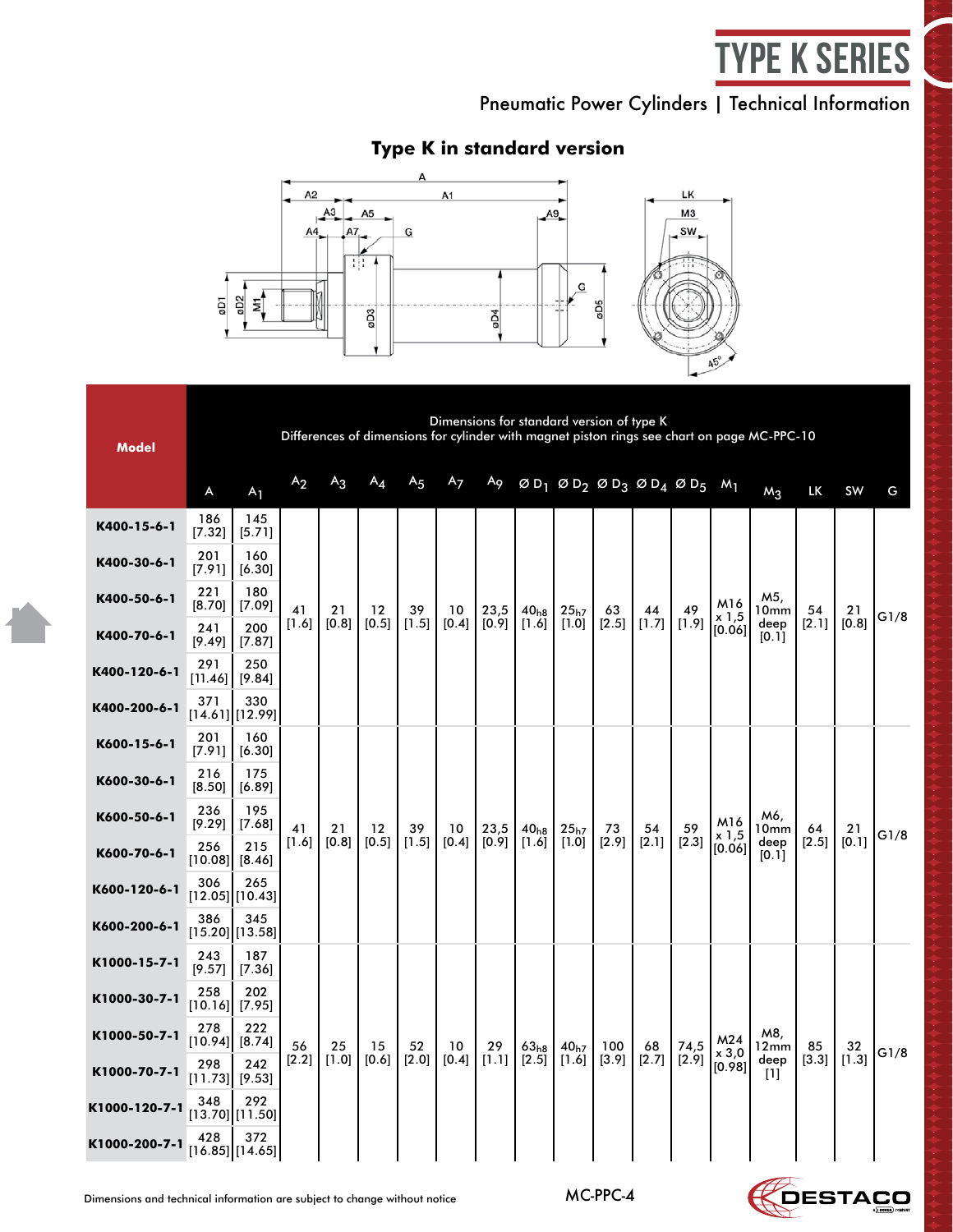

# Pneumatic Power Cylinders | Technical Information



# **Type K in standard version**

| <b>Model</b>  |                  | Dimensions for standard version of type K<br>Differences of dimensions for cylinder with magnet piston rings see chart on page MC-PPC-10<br>$ØD_1$ $ØD_2$ $ØD_3$ $ØD_4$ $ØD_5$ $M_1$ |                |       |                   |                |                |             |                           |                 |              |             |     |                         |                               |                |             |      |
|---------------|------------------|--------------------------------------------------------------------------------------------------------------------------------------------------------------------------------------|----------------|-------|-------------------|----------------|----------------|-------------|---------------------------|-----------------|--------------|-------------|-----|-------------------------|-------------------------------|----------------|-------------|------|
|               | A                | A <sub>1</sub>                                                                                                                                                                       | A <sub>2</sub> | $A_3$ | $A_{\mathcal{A}}$ | A <sub>5</sub> | A <sub>7</sub> | Ag          |                           |                 |              |             |     |                         | $M_3$                         | LK             | SW          | G    |
| K3000-15-6-1  | 315<br>[12.40]   | 235<br>[9.25]                                                                                                                                                                        |                |       |                   |                |                |             |                           |                 |              |             |     |                         |                               |                |             |      |
| K3000-30-6-1  | 330<br>[12.99]   | 250<br>[9.84]                                                                                                                                                                        |                |       |                   |                |                |             |                           |                 |              |             |     |                         |                               |                |             |      |
| K3000-50-6-1  | 350              | 270<br>[13.78][10.63]                                                                                                                                                                | 50             | 35    | 20<br>[0.8]       | 70<br>[2.8]    | 20             | 45<br>[1.8] | 85 <sub>h8</sub><br>[3.3] | 65h7<br>$[2.6]$ | 130<br>[5.1] | 95<br>[3.7] | 108 | M42<br>$[4.3]$ $[1.65]$ | M10.<br>16mm<br>deep<br>[1.7] | 112<br>$[4.4]$ | 55<br>[2.2] | G1/4 |
| K3000-70-6-1  | 370              | [14.57][11.42]<br>290                                                                                                                                                                | [2.0]          | [1.4] |                   |                | [0.8]          |             |                           |                 |              |             |     |                         |                               |                |             |      |
| K3000-120-6-1 | 420<br>$[16.54]$ | [113.39]<br>340                                                                                                                                                                      |                |       |                   |                |                |             |                           |                 |              |             |     |                         |                               |                |             |      |
| K3000-200-6-1 | 500              | 420<br>$[19.69]$ [16.54]                                                                                                                                                             |                |       |                   |                |                |             |                           |                 |              |             |     |                         |                               |                |             |      |
| K4500-15-6-1  | 315              | 235<br>$[12.40]$ [9.25]                                                                                                                                                              |                |       |                   |                |                |             |                           |                 |              |             |     |                         |                               |                |             |      |
| K4500-30-6-1  | 330              | 250<br>$[12.99]$ [9.84]                                                                                                                                                              |                |       |                   |                |                |             |                           |                 |              |             |     |                         |                               |                |             |      |
| K4500-50-6-1  | 350              | 270<br>[13.78][10.63]                                                                                                                                                                | 80             | 35    | 20                | 70             | 20             | 45          | 85 <sub>h8</sub>          | 65h7            | 145          | 110         | 123 | M42                     | [1.7]<br>M10,                 | 127            | 55          | G1/4 |
| K4500-70-6-1  | 370              | 290<br>$[14.57]$ [11.42]                                                                                                                                                             | [3.1]          | [1.4] | [0.8]             | [2.8]          | [0.8]          | [1.8]       | [3.3]                     | $[2.6]$         | [5.7]        | [4.3]       |     | $[4.8]$ $[1.65]$        | 16mm<br>deep                  | [5.0]          | [2.2]       |      |
| K4500-120-6-1 | 420              | 340<br>[16.54][13.39]                                                                                                                                                                |                |       |                   |                |                |             |                           |                 |              |             |     |                         |                               |                |             |      |
| K4500-200-6-1 | 500              | 420<br>$[19.69]$ [16.54]]                                                                                                                                                            |                |       |                   |                |                |             |                           |                 |              |             |     |                         |                               |                |             |      |

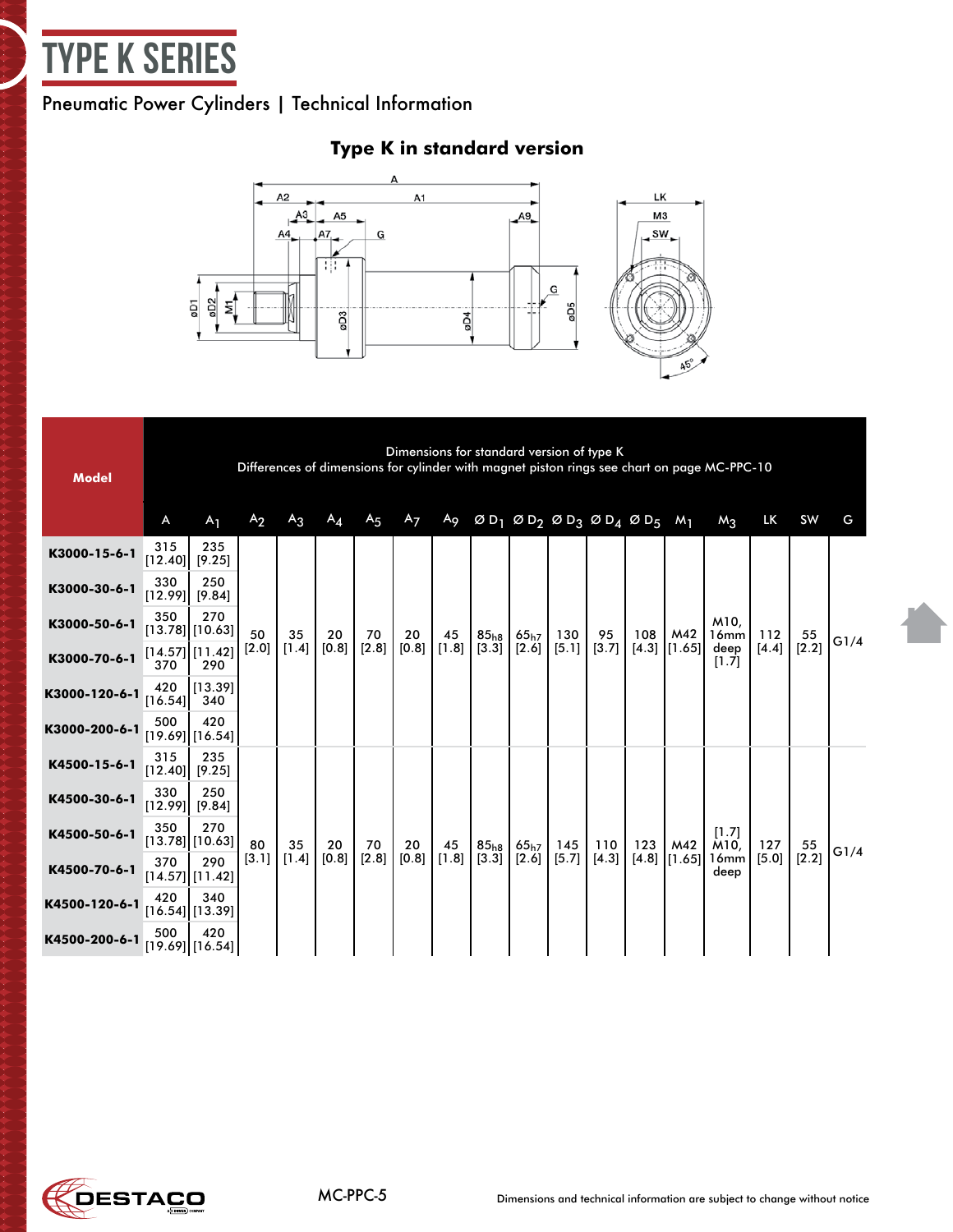# type WK Series

### Pneumatic Power Cylinders | Product Overview | Technical Information



#### • Piston rod with ISO fit Note:

Operating pressure max. [87psi]6 bar, min [44psi] 3 bar. Use only clean, water- and oilfree compressed air.Piston rod is not secured against twisting and should not be loaded transversal. See page MC-PPC-2 for more information.

| Model          | Piston<br>force within<br>forward stroke<br>at 6 bar<br>kN [lbf] | Forward<br>stroke<br>mm<br>$[$ in] | <b>Clamping force</b><br>within power<br>stroke at 6 bar<br>kN [lbf] | Power<br>stroke<br>mm<br>$[$ in] | Piston<br>dia.<br>mm<br>[in] | Air<br>consumption<br>per double<br>$dm^3$ [ft <sup>3</sup> ] | Stroke<br>frequency<br>depending<br>stroke at 6 bar on total stroke<br>$[min^{-1}]$ | Temperature<br>range<br>°С<br>[°F] | Weight<br>[lbs] kg                   |              |
|----------------|------------------------------------------------------------------|------------------------------------|----------------------------------------------------------------------|----------------------------------|------------------------------|---------------------------------------------------------------|-------------------------------------------------------------------------------------|------------------------------------|--------------------------------------|--------------|
| WK400-15-6-1   |                                                                  | 15 [0.59]                          |                                                                      |                                  |                              | 0,71 [0.025]                                                  |                                                                                     |                                    | $1,20$ [2.6]                         |              |
| WK400-30-6-1   |                                                                  | 30 [1.18]                          |                                                                      |                                  |                              | 0,89 [0.031]                                                  |                                                                                     |                                    | $1,25$ [2.8]                         |              |
| WK400-50-6-1   | 0,68                                                             | 50 [1.97]                          |                                                                      | 6                                | 40                           | 1,14 [0.040]                                                  |                                                                                     | $-5$ to $+75$                      | 1,30 [2.9]                           |              |
| WK400-70-6-1   | $[153]$                                                          | 70 [2.76]                          | [900lbf]                                                             | [0.24]                           | [1.75]                       | 1,38 [0.049]                                                  | 5 to 30                                                                             | [23 to 167]                        | 1,35 [3.0]                           |              |
| WK400-120-6-1  |                                                                  | 120 [4.72]                         |                                                                      |                                  |                              | 1,98 [0.070]                                                  |                                                                                     |                                    | $1,50$ [3.3]                         |              |
| WK400-200-6-1  |                                                                  | 200 [7.87]                         |                                                                      |                                  |                              | 2,94 [0.104]                                                  |                                                                                     |                                    | $1,70$ [3.7]                         |              |
| WK600-15-6-1   |                                                                  | 15 [0.59]                          |                                                                      |                                  |                              | 1,34 [0.047]                                                  |                                                                                     | $-5$ to $+75$<br>[23 to 167]       | $2,05$ [4.5]                         |              |
| WK600-30-6-1   |                                                                  | 30 [1.18]                          |                                                                      |                                  |                              | 1,65 [0.058]                                                  |                                                                                     |                                    | 2,15 [4.7]                           |              |
| WK600-50-6-1   | 1,06                                                             | 50 [1.97]                          | 6                                                                    | 6                                | 50                           | 2,06 [0.073]                                                  | 5 to 30                                                                             |                                    | 2,30 [5.1]                           |              |
| WK600-70-6-1   | [238]                                                            | 70 [2.76]                          | [1350lbf]                                                            | [0.24]                           | [1.97]                       | 2,47 [0.087]                                                  |                                                                                     |                                    | 2,40 [5.3]                           |              |
| WK600-120-6-1  |                                                                  | 120 [4.72]                         |                                                                      |                                  |                              | 3,50 [0.124]                                                  |                                                                                     |                                    | 2,70 [6.0]                           |              |
| WK600-200-6-1  |                                                                  | 200 [7.87]                         |                                                                      |                                  |                              | 5,15 [0.182]                                                  |                                                                                     |                                    | $3,20$ [7.1]                         |              |
| WK1000-15-7-1  |                                                                  | 15 [0.59]                          |                                                                      |                                  |                              | 2,20 [0.078]                                                  |                                                                                     |                                    | 3,60 [7.9]                           |              |
| WK1000-30-7-1  |                                                                  | 30 [1.18]                          |                                                                      |                                  |                              | 2,66 [0.094]                                                  | 5 to 30                                                                             | $-5$ to $+75$<br>[23 to 167]       | 3,80[8.4]                            |              |
| WK1000-50-7-1  | 1,75                                                             | 50 [1.97]                          | 10<br>$[2250$                                                        | $7*$<br>[0.27]                   | 63 [2.48]                    | 3,26 [0.115]                                                  |                                                                                     |                                    | 4,10 [9.0]                           |              |
| WK1000-70-7-1  | [393]                                                            | 70 [2.76]                          |                                                                      |                                  |                              | 3,85 [0.136]                                                  |                                                                                     |                                    | 4,40 [9.7]                           |              |
| WK1000-120-7-1 |                                                                  | 120 [4.72]                         |                                                                      |                                  |                              | 5,35 [0.189]                                                  |                                                                                     |                                    | 5,20 [11.5]                          |              |
| WK1000-200-7-1 |                                                                  | 200 [7.87]                         |                                                                      |                                  |                              | 7,74 [0.273]                                                  |                                                                                     |                                    | $6,40$ [14.1]                        |              |
| WK3000-15-6-1  |                                                                  | 15 [0.59]                          |                                                                      |                                  |                              | 4,48 [0.158]                                                  |                                                                                     |                                    | 11,80 [26.0]                         |              |
| WK3000-30-6-1  |                                                                  | 30 [1.18]                          |                                                                      |                                  |                              | 5,20 [0.184]                                                  |                                                                                     |                                    | 12,50 [27.6]                         |              |
| WK3000-50-6-1  | 3                                                                | 50 [1.97]                          | 30                                                                   | 6*                               | 85 [3.35]                    | 6,17 [0.218]                                                  | 5 to 25                                                                             | $-5$ to $+75$                      | 13,40 [29.5]                         |              |
| WK3000-70-6-1  | $[674]$                                                          | 70 [2.76]                          | [6700lbf]                                                            | [0.24]                           |                              | 7,13 [0.252]                                                  |                                                                                     | [23 to 167]                        | 14,30 [31.5]                         |              |
| WK3000-120-6-1 |                                                                  | 120 [4.72]                         |                                                                      |                                  |                              | 9,54 [0.337]                                                  |                                                                                     |                                    | 16,60 [36.6]                         |              |
| WK3000-200-6-1 |                                                                  | 200 [7.87]                         |                                                                      |                                  |                              | 13,40 [0.473]                                                 |                                                                                     |                                    | 20,20 [44.5]                         |              |
| WK4500-15-6-1  |                                                                  | 15 [0.59]                          |                                                                      |                                  |                              | 6,18 [0.218]                                                  |                                                                                     |                                    | 13,30 [29.3]                         |              |
| WK4500-30-6-1  |                                                                  | 30 [1.18]                          |                                                                      |                                  |                              | 7,17 [0.253]                                                  |                                                                                     |                                    | 14,00 [30.9]                         |              |
| WK4500-50-6-1  | 4,2                                                              | 50 [1.97]                          | 45                                                                   | 61                               | 100                          | 8,50 [0.300]                                                  | 5 to 25                                                                             |                                    | $-5$ to $+75$ $\boxed{15,00}$ [33.1] |              |
| WK4500-70-6-1  | $[944]$                                                          | 70 [2.76]                          | [10120lbf]                                                           | [0.24]                           | [3.94]                       | 9,83 [0.347]                                                  |                                                                                     | [23 to 167]                        | 15,80 [34.8]                         |              |
| WK4500-120-6-1 |                                                                  | 120 [4.72]                         |                                                                      |                                  |                              | 13,20 [0.466]                                                 |                                                                                     |                                    | 18,10 [39.9]                         |              |
| WK4500-200-6-1 |                                                                  | 200 [7.87]                         |                                                                      |                                  |                              | 18,50 [0.653]                                                 |                                                                                     |                                    | 21,70 [47.8]                         |              |
| WK6000-30-6    |                                                                  | [1.18]30                           |                                                                      |                                  |                              | $[0.367]$ 10,40                                               |                                                                                     |                                    | 24,00 [52.9]                         |              |
| WK6000-50-6    | 6,0                                                              | [1.97] 50                          | 60,0                                                                 | $6*$                             | 125,0                        | $[0.454]$ 12,85                                               | 5 to 25                                                                             | $-5$ to $+75$                      | 24,50 [54.0]                         |              |
| WK6000-70-6    | [1350]                                                           | $[2.76]$ 70                        | [13490]                                                              | [0.24]                           | [4.92]                       | $[0.536]$ 15,17                                               |                                                                                     | $[23$ to $167]$                    | 25,00 [55.1]                         |              |
| WK6000-120-6   |                                                                  | $[4.72]$ 120                       |                                                                      |                                  |                              |                                                               | $[0.747]$ 21,15                                                                     |                                    |                                      | 26,50 [58.4] |

\* Power strokes up to 12 mm and other forward strokes upon request

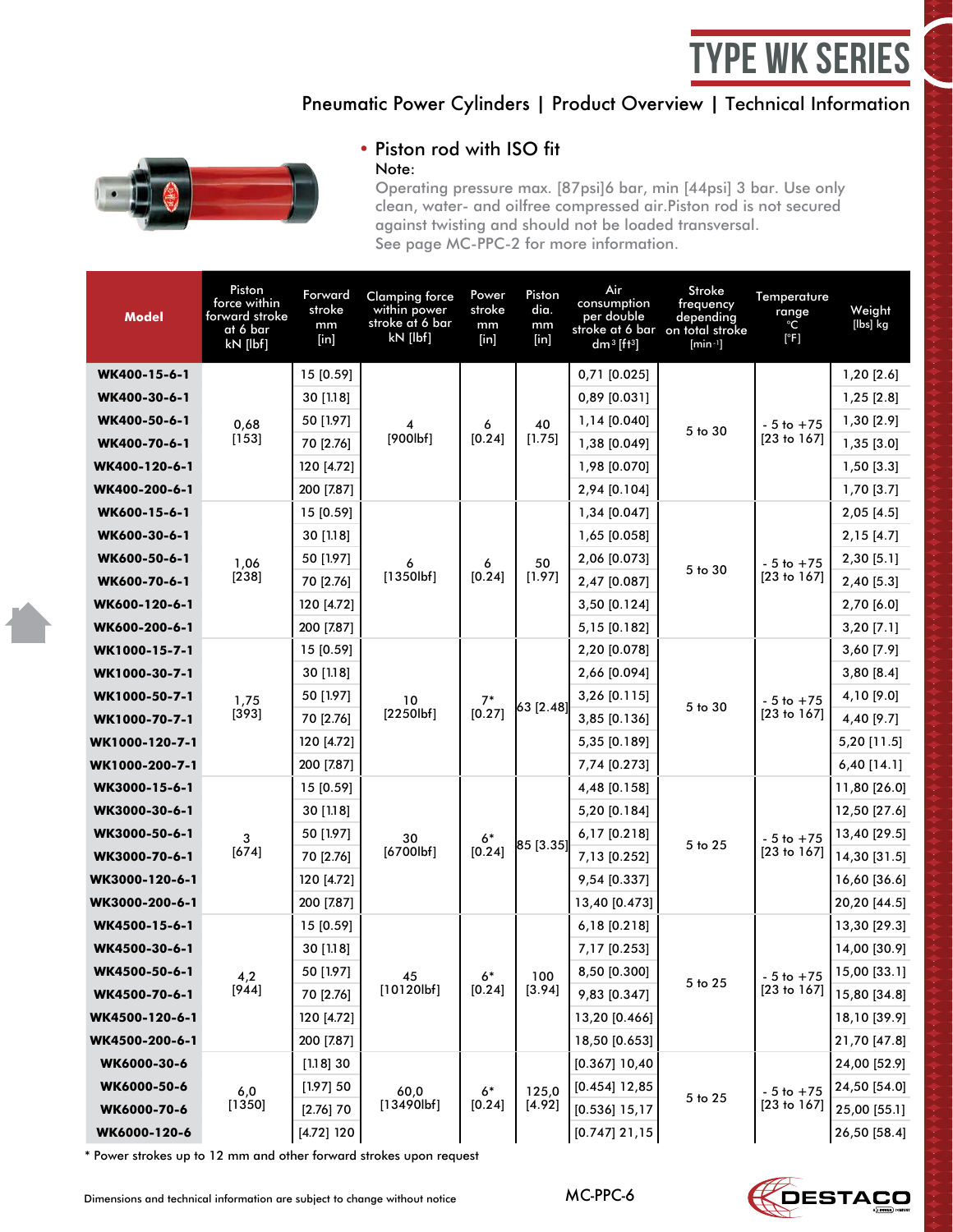# <span id="page-6-0"></span>type WK Series

### Pneumatic Power Cylinders | Technical Information

### **Type WK in standard version**



**Model** Dimensions for standard version of type WK Differences of dimensions for cylinder with magnet piston rings see chart on page MC-PPC-10 A  $A_1$   $A_2$   $A_3$   $A_4$   $A_5$   $A_7$   $A8^{**}$   $A9$   $\emptyset$   $D_1$   $\emptyset$   $D_2$   $\emptyset$   $D_3$   $\emptyset$   $D_4$   $\emptyset$   $D_5$   $D_6$  $D_6$  M<sub>2</sub> M<sub>3</sub> LK G **WK400-15-6-1** 186 [7.32] 145 [5.71] 41 [1.61] [0.83] [0.47] [1.54] [0.39] [0.98] [0.93] [1.57] 21 12 39 10 25  $|23,5|$ 40h7 25h7  $[0.98]$ 63 [2.48] [1.73] 44 49  $|10^{H7}|$ M6 M5, 10mm deep [0.06]  $\begin{matrix} [2.13] \ 54 \end{matrix}$ G1/8 **WK400-30-6-1** <sup>201</sup>  $[7.91]$ 160 [6.30] **WK400-50-6-1** <sup>221</sup> [8.70] 180 [7.09] **WK400-70-6-1** <sup>241</sup> [9.49] 200 [7.87] **WK400-120-6-1** <sup>291</sup> [11.46] 250 [9.84] **WK400-200-6-1** <sup>371</sup> [14.61] 330 [12.99] **WK600-15-6-1** <sup>201</sup> [7.91] 160 [6.30] 41 [1.61] 21 [0.83] 12 39 | 12<br>1.54]|[0.47 [1.54] 10 [0.39] 25 [0.98] 23,5  $\begin{bmatrix} 23.5 & 40_{h7} \\ 0.93 & 1.57 \end{bmatrix}$ 25h7 [0.98] 73 [2.87] [2.13] 54  $\begin{array}{|c|c|}\n 2.32 \\
\hline\n 59\n \end{array}$  10<sup>H7</sup> M6 M6, 10mm [2.52] deep [0.06]  $\frac{2.52}{64}$ G1/8 **WK600-30-6-1** <sup>216</sup> [8.50] 175 [6.89] **WK600-50-6-1** <sup>236</sup> [9.29] 195 [7.68] **WK600-70-6-1** <sup>256</sup> [10.08] 215 [8.46] **WK600-120-6-1** <sup>306</sup> [12.05] 265 [10.43] **WK600-200-6-1** <sup>386</sup> [15.20] 345 [13.58] **WK1000-15-7-1** 243 187 [7.36] 56 [2.20] [0.98] [0.59] [2.05] [0.39] [1.57] [1.14] [2.48] 25 15 52 10 40 29 63h8 40h7  $[1.57]$ 99,5 [3.92] [2.68] 68 74,5 20<sup>H7</sup> M8 M8, 12mm deep [0.98] 85  $\begin{bmatrix} 85 \\ 3.35 \end{bmatrix}$  G1/8 **WK1000-30-7-1** <sup>258</sup> [10.16] 202 [7.95] **WK1000-50-7-1** <sup>278</sup> [10.94] 222 [8.74] **WK1000-70-7-1** <sup>298</sup> [11.73] 242 [9.53] **WK1000-120-7-1** <sup>348</sup> [13.70] 292 [11.50] **WK1000-200-7-1** <sup>428</sup> [16.85] 372

Continued on next page



[14.65]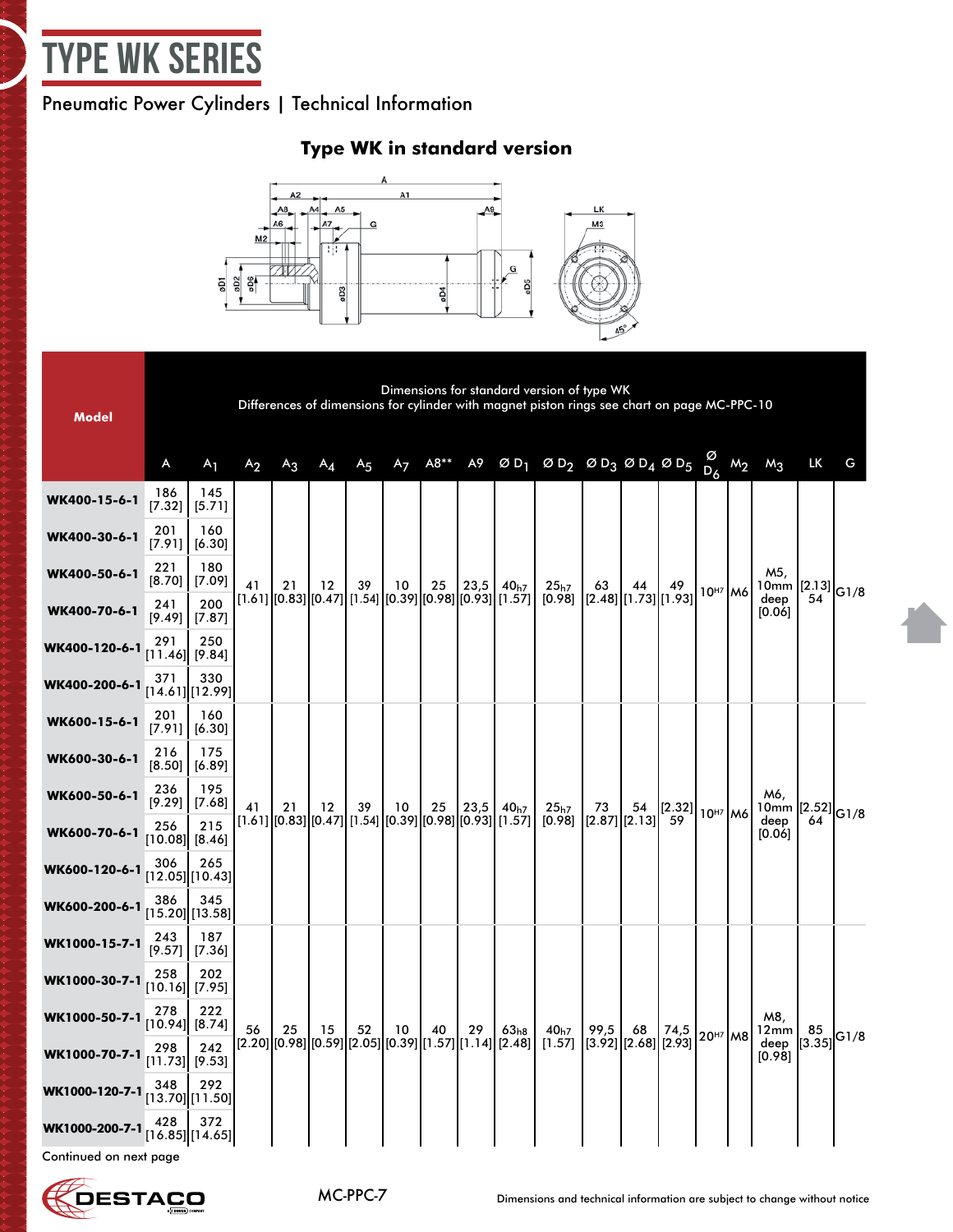# type WK Series

Pneumatic Power Cylinders | Technical Information

# **Type WK in standard version**



| <b>Model</b>   |                         |                            | Differences of dimensions for cylinder with magnet piston rings see chart on page MC-PPC-10 |       |                                                                                                      |                |                |      |    |           | Dimensions for standard version of type WK                                                                        |                                                                                            |                                                                                   |     |                      |  |                      |                        |      |
|----------------|-------------------------|----------------------------|---------------------------------------------------------------------------------------------|-------|------------------------------------------------------------------------------------------------------|----------------|----------------|------|----|-----------|-------------------------------------------------------------------------------------------------------------------|--------------------------------------------------------------------------------------------|-----------------------------------------------------------------------------------|-----|----------------------|--|----------------------|------------------------|------|
|                | A                       | $A_1$                      | A <sub>2</sub>                                                                              | $A_3$ | $A_{\mathcal{A}}$                                                                                    | A <sub>5</sub> | A <sub>7</sub> | A8** |    |           | A9 ØD <sub>1</sub> ØD <sub>2</sub> ØD <sub>3</sub> ØD <sub>4</sub> ØD <sub>5</sub> ØD <sub>6</sub> M <sub>2</sub> |                                                                                            |                                                                                   |     |                      |  | $M_3$                | LK                     | G    |
| WK3000-15-6-1  | 315                     | 235<br>$[12.40]$ [9.25]    |                                                                                             |       |                                                                                                      |                |                |      |    |           |                                                                                                                   |                                                                                            |                                                                                   |     |                      |  |                      |                        |      |
| WK3000-30-6-1  | 330<br>$[12.99]$ [9.84] | 250                        |                                                                                             |       |                                                                                                      |                |                |      |    |           |                                                                                                                   | 130<br>[3.15] [1.38] [0.79] [2.76] [0.79] [1.57] [1.77] [3.35] [2.56] [5.12] [3.74] [4.25] |                                                                                   |     |                      |  |                      |                        |      |
| WK3000-50-6-1  | 350                     | 270<br>[13.78][10.63]      | 80                                                                                          | 35    | 20                                                                                                   | 70             | 20             | 40   | 45 | $85_{h8}$ | $65_{h7}$                                                                                                         |                                                                                            | 95                                                                                | 108 | 25 <sup>H7</sup> M10 |  | M10.<br>$16mm$   112 |                        | G1/4 |
| WK3000-70-6-1  | 370                     | 290<br>$[14.57]$ [11.42]   |                                                                                             |       |                                                                                                      |                |                |      |    |           |                                                                                                                   |                                                                                            |                                                                                   |     |                      |  | deep<br>[16]         | [[4.41]                |      |
| WK3000-120-6-1 | 420                     | 340<br>$[16.54]$ [13.39]   |                                                                                             |       |                                                                                                      |                |                |      |    |           |                                                                                                                   |                                                                                            |                                                                                   |     |                      |  |                      |                        |      |
| WK3000-200-6-1 | 500                     | 420<br>$[19.69]$ [16.54]   |                                                                                             |       |                                                                                                      |                |                |      |    |           |                                                                                                                   |                                                                                            |                                                                                   |     |                      |  |                      |                        |      |
| WK4500-15-6-1  | 315                     | 235<br>$[12.40]$ [9.25]    |                                                                                             |       |                                                                                                      |                |                |      |    |           |                                                                                                                   |                                                                                            |                                                                                   |     |                      |  |                      |                        |      |
| WK4500-30-6-1  | 330                     | 250<br>$[12.99]$ [9.84]    |                                                                                             |       |                                                                                                      | 70             |                |      |    |           | 65 <sub>h7</sub>                                                                                                  | 145                                                                                        |                                                                                   |     |                      |  |                      |                        |      |
| WK4500-50-6-1  | 350                     | 270<br>[13.78][10.63]      | 80                                                                                          | 35    | 20                                                                                                   |                | 20             | 40   | 45 | $85_{h8}$ |                                                                                                                   |                                                                                            | 110<br>$[3.15][1.38][0.79][2.76][0.79][1.57][1.77][3.35][2.56][5.71][4.33][4.84]$ | 123 |                      |  | M10.<br>$16mm$   127 |                        |      |
| WK4500-70-6-1  | 370                     | 290<br>$[14.57]$ $[11.42]$ |                                                                                             |       |                                                                                                      |                |                |      |    |           |                                                                                                                   |                                                                                            |                                                                                   |     | 25 <sup>H7</sup> M10 |  | deep<br>[1.65]       | [5.00]                 | G1/4 |
| WK4500-120-6-1 | 420                     | 340<br>$[16.54]$ [13.39]   |                                                                                             |       |                                                                                                      |                |                |      |    |           |                                                                                                                   |                                                                                            |                                                                                   |     |                      |  |                      |                        |      |
| WK4500-200-6-1 | 500                     | 420<br>$[19.69]$ [16.54]   |                                                                                             |       |                                                                                                      |                |                |      |    |           |                                                                                                                   |                                                                                            |                                                                                   |     |                      |  |                      |                        |      |
| WK6000-30-6    | 365                     | 285<br>[14.37][11.22]      |                                                                                             |       |                                                                                                      |                |                |      |    |           |                                                                                                                   |                                                                                            |                                                                                   |     |                      |  |                      |                        |      |
| WK6000-50-6    | [15.16]<br>385          | 305<br>[12.01]             | 80                                                                                          |       |                                                                                                      |                | 22             | 40   | 53 | $85_{h8}$ | 65 <sub>h7</sub>                                                                                                  | 178                                                                                        | 135                                                                               | 148 |                      |  | M10,                 |                        |      |
| WK6000-70-6    | 405                     | 325<br>[15.94]][12.80]     |                                                                                             | 20    | 48<br>[3.15] [[0.79] [[1.89] [[0.94] [[0.87] [[1.57] [[2.09] [[3.35] [[2.56] [[7.01] [[5.31] [[5.83] | 24             |                |      |    |           |                                                                                                                   |                                                                                            |                                                                                   |     | 25 <sup>H7</sup> M10 |  | deep<br>[1.65]       | $16mm$   150<br>[5.91] | G1/2 |
| WK6000-120-6   | 455                     | 375<br>$[17.91]$ [14.76]   |                                                                                             |       |                                                                                                      |                |                |      |    |           |                                                                                                                   |                                                                                            |                                                                                   |     |                      |  |                      |                        |      |

\*\* Usable depth of bore with ISO fit D6

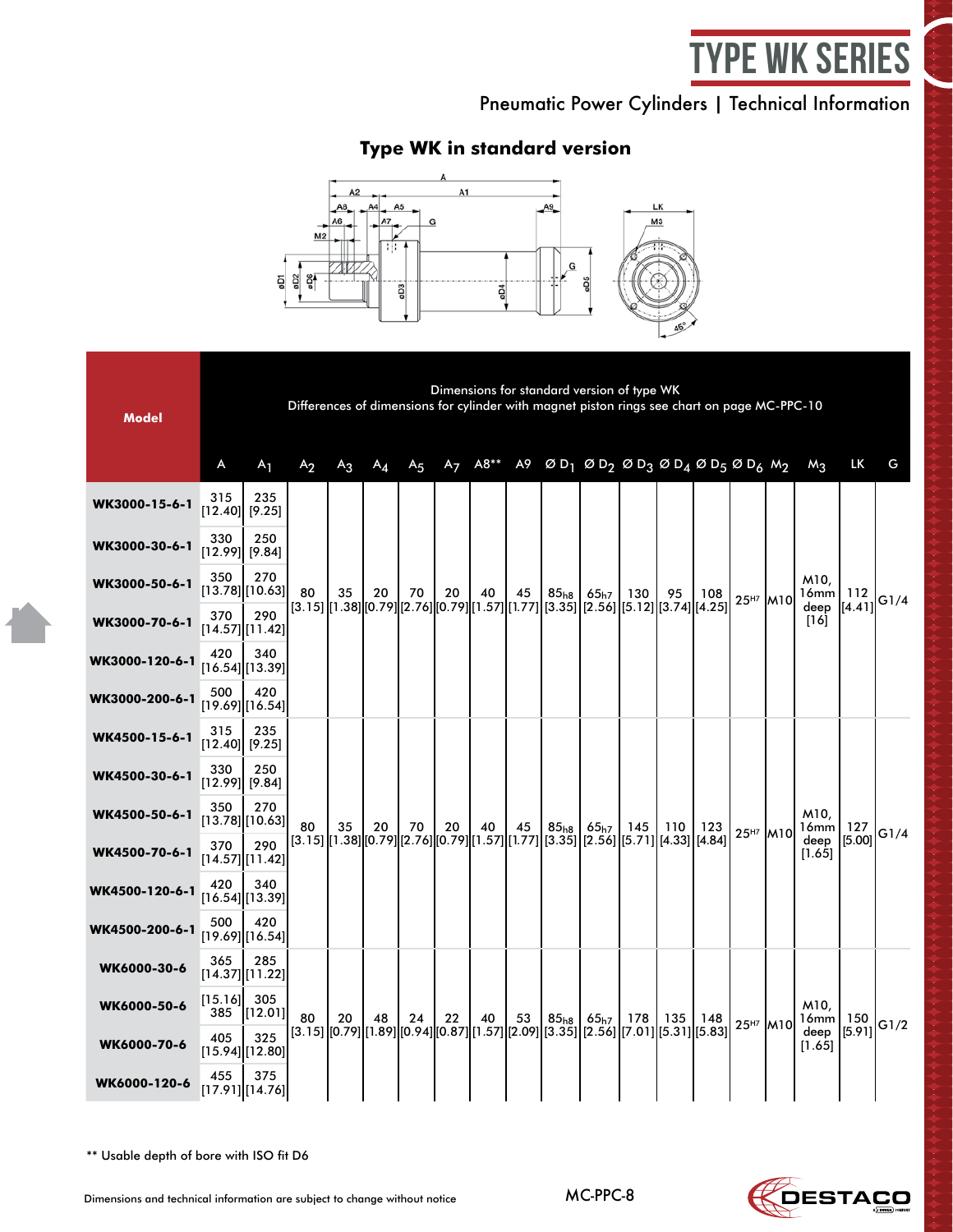# <span id="page-8-0"></span>type WR Series

### Pneumatic Power Cylinders | Product Overview



### • Piston rods prevent twisting Note:

Use only clean, water- and oilfree compressed air. Force must be transmitted via the centre of the pressure plate. One-sided loading of the pressure plate should be avoided. For punching applications contact our technical support! See page MC-PPC-2 for more information.







Return stroke force: half of piston force Air pressure: max. [87psi] 6 bar; min. [44psi] 3 bar

| <b>Model</b>  | Piston<br>force within<br>torward<br>stroke at<br>6 bar<br>kN [lbf] | Forward<br>stroke<br>mm<br>$[$ in] | Clamping<br>force within<br>power stroke<br>at 6 bar<br>[lbf] kN] | <b>Power</b><br>stroke<br>mm<br>[in] | Piston<br>dia.<br>mm<br>[in] | Air<br>consumption<br>per double<br>stroke at<br>6 bar<br>dm <sup>3</sup> [ft <sup>3</sup> ] | Stroke<br>frequency<br>depending<br>on total<br>stroke<br>$[min^{-1}]$ | Temperature<br>range<br>$^{\circ}$ C [ $^{\circ}$ F] | Weight<br>kg [lbs] | A    | в    |
|---------------|---------------------------------------------------------------------|------------------------------------|-------------------------------------------------------------------|--------------------------------------|------------------------------|----------------------------------------------------------------------------------------------|------------------------------------------------------------------------|------------------------------------------------------|--------------------|------|------|
| WR 2000-15-7  |                                                                     | 15 [0.59]                          | 20<br>[4500]<br>[0.27]                                            |                                      | 70<br>$[2.76]$               | $2,44$ [0.086]                                                                               |                                                                        |                                                      | 12,5 [27.6]        | 285  | 51,6 |
| WR 2000-30-7  |                                                                     | 30 [1.18]                          |                                                                   |                                      |                              | $2,95$ [0.104]                                                                               | $5 - 25$                                                               |                                                      | 14,0 [30.9]        | 300  | 51,6 |
| WR 2000-50-7  | [450]                                                               | 50 [1.97]                          |                                                                   |                                      |                              | 3,62 [0.128]                                                                                 |                                                                        | $-5$ up to $+75$<br>$[23$ to up $167]$               | 15,5 [34.1]        | 320  | 55,6 |
| WR 2000-70-7  |                                                                     | 70 [2.76]                          |                                                                   |                                      | $4,27$ [0.151]               |                                                                                              |                                                                        | 17,2 [37.9]                                          | 340                | 55,6 |      |
| WR 2000-120-7 |                                                                     | 120 [4.72]                         |                                                                   |                                      |                              | 5,94 [0.210]                                                                                 |                                                                        |                                                      | 21,0 [46.3]        | 390  | 59,6 |

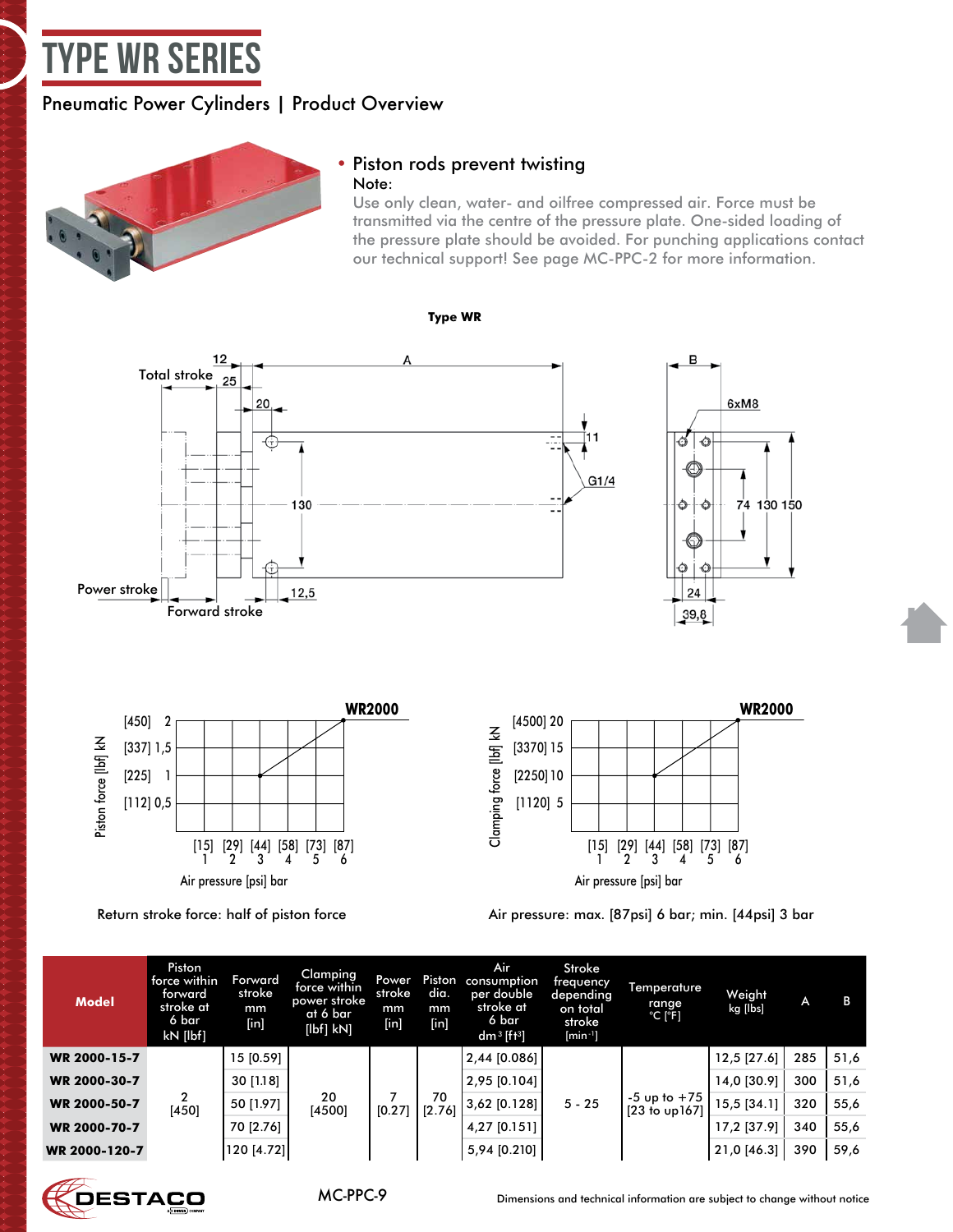-A option

**SMB-102157,** bestehend aus Sensor mit 3 m Kabel, Klemmbock

ca. die Hälfte der Anstellkraft.

lung eingeleitet werden. Die Rückstellkraft beträgt

Technische Daten Maßunterschiede zur Standardausführung siehe Seite 20.4 und

# Magnetic Field Sensing | Technical Specifications

#### **Pneumatik-Kraftzylinder der Bauform K und WK Pneumatic Power Cylinders Type K and WK with end position control by magnetic field sensors.**

#### • For the sizes

■ **für die Größen** k and WK 1000.... K and WK 3000...,<br>K and WK 1000.... K and WK 3000..., K and WK 400…. , K and WK 600… , K and WK 4500…

### • Change of Model

Indicate "-A" at the end of Model instead of "-1" K 400 – 15 – 6 – 1 change to K 400 – 15 – 6 – A WK 3000 – 50 – 6 – 1 change to WK 3000 - 50 – 6 – A for standard version! Example:

### • Change in construction

**Type K**

Only the dimensions Ø D4, Ø D5, A/A 1 and A9 are sensor with  $\frac{1}{2}$ different to the standard version.



### • Standard equipment (as shown above)

**Die Sylinders with -A ame end of the ender Sylinders with -A ame end of the serience of the Model are completely furnished with a magnetic** piston ring and with two mounted sensor sets (Model SMB-102157, consisting of magnetic field Pro Zylinder je 2 Stück Magnetfeldschalter-Sets, Modell-Nr. sensor with 3m cable, clamp and strap) Pneumatic Power Cylinders with "-A" at the end of

| ype K | $\rightarrow$ S2                    |  |
|-------|-------------------------------------|--|
| 88    | B                                   |  |
|       | F.<br>ØD <sub>5</sub><br>ØD4<br>$=$ |  |
|       | m<br>h۳                             |  |
|       | A9<br>S<br>A 1                      |  |
|       |                                     |  |

| $N_S^S$                     | Switching points of sensors |       |       |                |                          | **Differences of dimensions<br>compared with standard version |                          |    |
|-----------------------------|-----------------------------|-------|-------|----------------|--------------------------|---------------------------------------------------------------|--------------------------|----|
|                             | For sizes                   | $S1*$ | $S2*$ | ØD4            | ØD5                      | $A/A$ 1                                                       | A9                       | Rs |
|                             | K400--A                     | 5     | 12    | -              | $\overline{\phantom{a}}$ | $+15$                                                         | $\overline{\phantom{0}}$ | 44 |
| $-$ Ø D4<br>ØD <sub>5</sub> | K 1000--A                   | 10    | 18    | $\blacksquare$ | $\blacksquare$           | $+15$                                                         |                          | 56 |
|                             | K 3000--A                   | 5     | 14    | 90             | 97                       | $\overline{\phantom{0}}$                                      | 30                       | 67 |
| A 9                         | K45000--A                   | 5     | 12    | 106            | 113                      | $\blacksquare$                                                | 28,5                     | 75 |

\* Approx. data, because of magnet field variations. S1 refers to the max. power stroke and enlarges up to 60 mm, when smaller power strokes are used.



Circuit diagram and technical data of sensor set Model **SMB-102157**, consisting of magnetic field sensor with 3 m cable, clamp and

strap (2 sets per cylinder are standard equipment).

| WS _E              | Switching voltage       | 10250 VAC/DC          |
|--------------------|-------------------------|-----------------------|
|                    | Switching current       | 0.5A                  |
| Circuit<br>diagram | Switching power         | 20 W/30 VA            |
|                    | Function                | normally open contact |
|                    | <b>Protection class</b> | IP 67 (DIN 40050)     |
|                    | Indicator               |                       |



| <b>Type WK</b> |                | Switching points of sensors |                 |       | **Differences of dimensions<br>compared with standard version |                          |                          |                          |                |  |  |  |
|----------------|----------------|-----------------------------|-----------------|-------|---------------------------------------------------------------|--------------------------|--------------------------|--------------------------|----------------|--|--|--|
| 313            |                | For sizes                   | $\mathsf{S}1^*$ | $S2*$ | ØD4                                                           | ØD5                      | $A/A$ 1                  | A9.                      | R <sub>S</sub> |  |  |  |
|                |                | WK 400--A                   | 5               | 12    | $\overline{\phantom{a}}$                                      | $\blacksquare$           | $+15$                    | $\overline{\phantom{a}}$ | 44             |  |  |  |
|                | ØD4<br>$-0.05$ | WK 1000--A                  | 10              | 18    | $\overline{\phantom{0}}$                                      | $\overline{\phantom{0}}$ | $+15$                    | $\overline{\phantom{a}}$ | 56             |  |  |  |
|                |                | WK 3000--A                  | 5               | 14    | 90                                                            | 97                       | $\overline{\phantom{0}}$ | 30                       | 67             |  |  |  |
|                | A 9            | WK 45000--A                 | 5               | 12    | 106                                                           | 113                      | -                        | 28,5                     | 75             |  |  |  |

\* Approx. data, because of magnet field variations. S1 refers to the max. power stroke and enlarges up to 60 mm, when smaller power strokes are used.

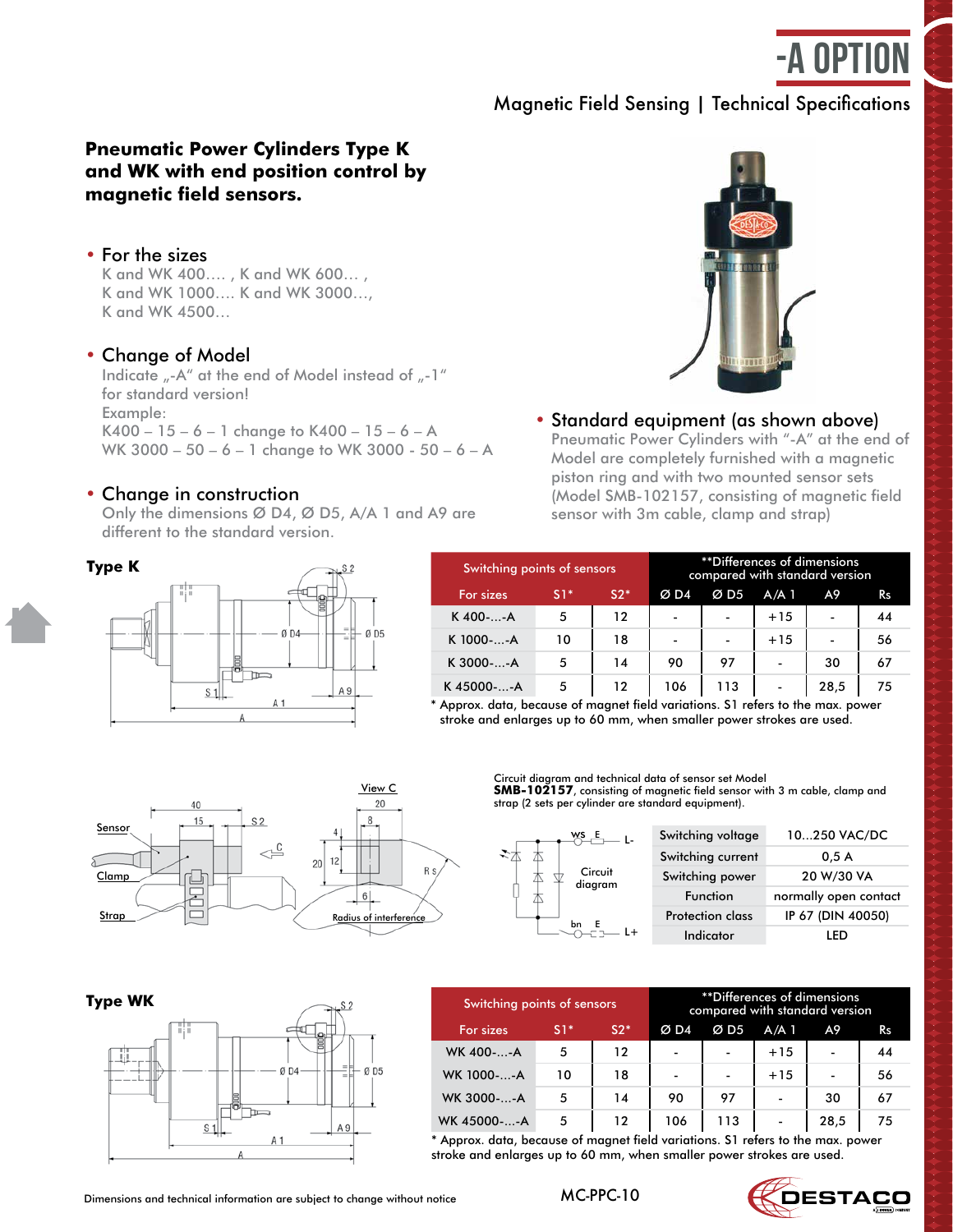

# Magnetic Field Sensing | Technical Specifications



### **Sensor cage for T-slot proximity sensor**

### • For the sizes

K and WK 400…. , K and WK 600… , K and WK 1000…. , K and WK 3000…, K and WK 4500…

### • Change of Model

Indicate "-K" at the end of Model instead of "-A" for standard version. Example: K400 – 15 – 6 – A change to K400 – 15 – 6 – K WK 3000 – 50 – 6 – A change to WK 3000 - 50 – 6 – K

### • Benefits:

Small radii of interference. Customer specific T-slot sensors are usable.

### • Standard equipment:

Pneumatic power cylinder with "-K" at the end of Model number are supplied with mounted sensor cages but without T-slot sensors.